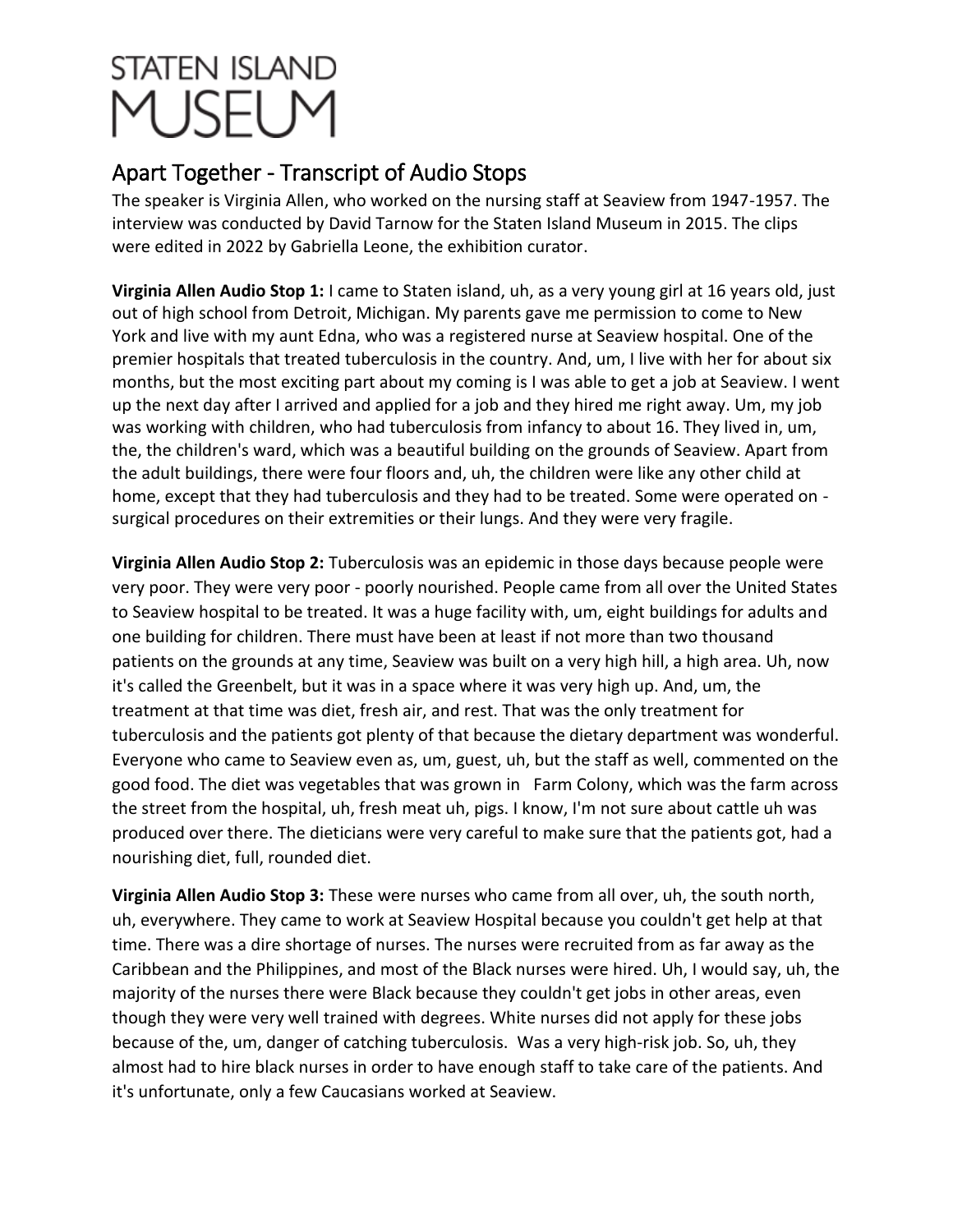## **STATEN ISLAND** 1 JSFI N

**Virginia Allen Audio Stop 4:** Well a t that time, I was so young and, um, I had not seen so much death, uh, before working at Seaview hospital or even illness and, and people in such pain. So it was quite, uh, depressing, but you try to do your best. I think the patients I worked with, which were, um, very young and mischievous - they were young mischievous children, um, regarded me as one of their, um, relatives more or less because I too was quite young - a big sister. It was easy to relate to the young people that I work with. Most of the patients who were confined to Seaview - it was like their home. They were there for years and you got to know them like, you know, see them grow up from childhood to adolescence or, or adulthood. Seaview Children's Ward was more or less a boarding school because it was long term. It was a long-term illness that had to be treated onsite.

**Virginia Allen Audio Stop 5**: I worked at Seaview hospital from 1947 until 1957 and I'm very happy that I was there when the cure was founded -by Dr. Robitzek. It was such a joyous occasion. Uh, the patients were able to take the medication for a certain length of time and when they were in the research stage of it. And when their disease was halted and they were improving - their health was improving - it was such a joy to see so many patients discharged to go home and take the medication from home and be treated in that way. Because patients just didn't leave Seaview. Most of them died or they were, they grew very old there.

**Virginia Allen Audio Stop 6:** Nurses at Seaview hospital were more like a family. Some of them lived in the nurses' residence, which I did after a certain period of time of living with my aunt. Two other cousins came to go to school in New York. And I had the opportunity to move into the nurses' residence, which I did. And it was a good experience because it was still like being home because the nurses there looked out for me, people, uh, some of them cooked. Others, you know, we played games, played cards, read books. It was like a homey environment.